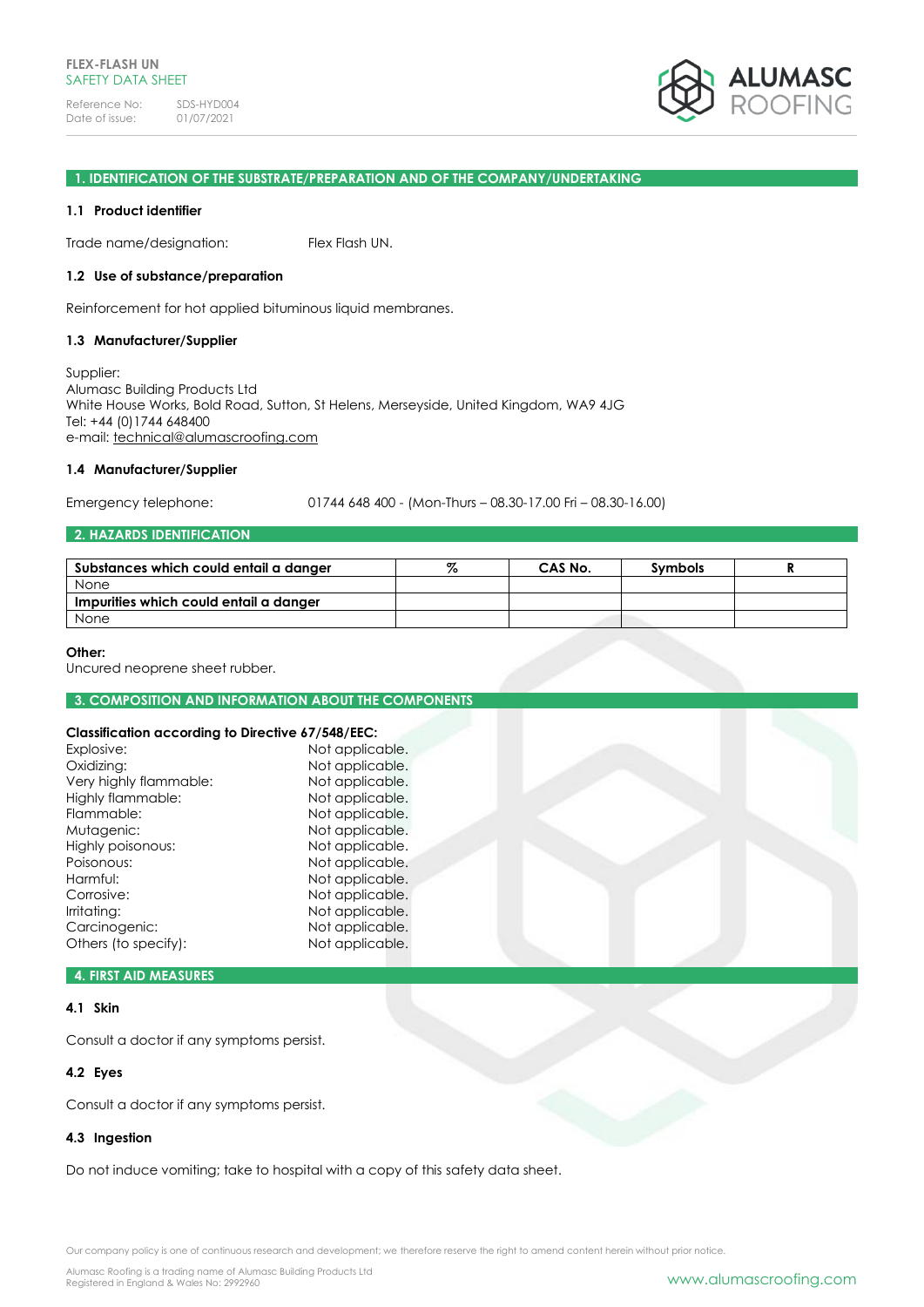## **FLEX-FLASH UN** SAFETY DATA SHEET

Reference No: SDS-HYD004<br>Date of issue: 01/07/2021 Date of issue:



# **4.4 Inhalation**

Remove to fresh air. Consult doctor if any symptoms persist.

# **5. FIRE-FIGHTING MEASURES**

## **5.1 Extinguishing agents**

Use extinguisher suitable for the cause of the fire – Foam, Dry Powder, Water.

#### **5.2 Unsuitable extinguishing agents**

None.

**6. ACCIDENTIAL RELEASE MEASURES**

Not applicable.

**7. HANDLING AND STORAGE**

#### **7.1 Handling**

**Special handling precautions:** None.

## **7.2 Storage**

**Special storage precautions:** None.

**Packing materials to avoid:** None.

**Dangerous reactions:**

None.

**8. EXPOSURE CONTROLS/PERSONAL PROTECTION**

# **8.1 Exposure controls**

None.

# **8.2 Personal protective equipment**

Gloves are recommended for the handling of this product.

## **9. PHYSICAL AND CHEMICAL PROPERTIES**

## **9.1 General information**

Supplied in roll form with no odour. Black in colour, with removable clear plastic film which might occasionally be another colour.

#### **9.2 Important health, safety and environmental information**

| Melting point:                 | Not known.      |  |  |
|--------------------------------|-----------------|--|--|
| Softening point (preparation): | Not applicable. |  |  |
| Boiling point:                 | Not applicable. |  |  |
| Decomposition points           |                 |  |  |
| with decomposition products:   | Not applicable. |  |  |
| pH:                            | Not applicable. |  |  |
| Vapour pressure at 20°C:       | Not applicable. |  |  |
| Relative density at 20°C:      | 1.47            |  |  |

Our company policy is one of continuous research and development; we therefore reserve the right to amend content herein without prior notice.

Alumasc Roofing is a trading name of Alumasc Building Products Ltd